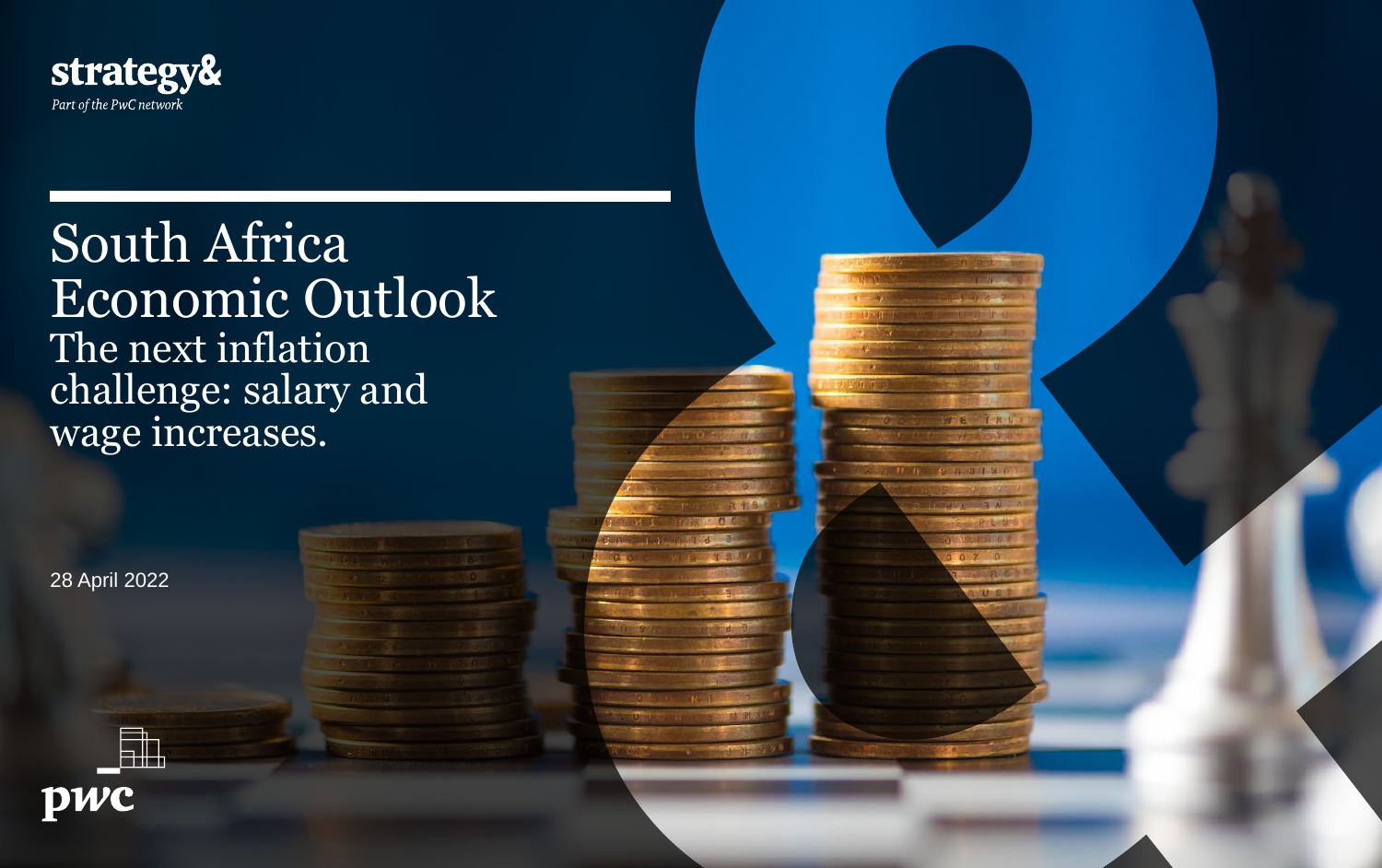# About this document

This document reports on PwC South Africa's core macroeconomic forecasts for the country based on different forward-looking scenarios. The projections are updated on a monthly basis though revisions could occur more frequently due to major economic data releases or key influential events.

- Rand weakens 8% as load-shedding, COVID-19, flooding weigh on economic outlook ([page 3\)](#page-2-0).
- Manufacturing and transport hardest hit as costs are still being counted [\(page 4](#page-3-0)).

- Private sector hit by escalating supply-side inflation pressure ([page 5\)](#page-4-0).
- Trade unions expect >6% increase in salaries and wages this year (page  $6$ ).
- Understanding exposure by industry to increasing staff costs ([page 7](#page-6-0)).

This edition of our South Africa Economic Outlook provides a perspective on three key local issues:

### **Floods in KwaZulu-Natal**

### **Rising labour costs**

### **Employment data trends**

- 262,000 more jobs in 2021Q4 as economy recovers from July 2021 unrest (page  $8$ ).
- Updates to our long-term jobs and unemployment rate forecasts ([page 9\)](#page-8-0).

We also look at some featured PwC research focussed on Central Bank Digital Currency (CBDC) developments and global energy scenarios ([page 10](#page-9-0)).

This document is produced by the PwC South Africa Strategy& Economics team. The content reflects publicly on some of our key forecasts while other data is reserved for internal purposes and client services. For more information on the team and its services, see [page 11](#page-10-0) of this document.

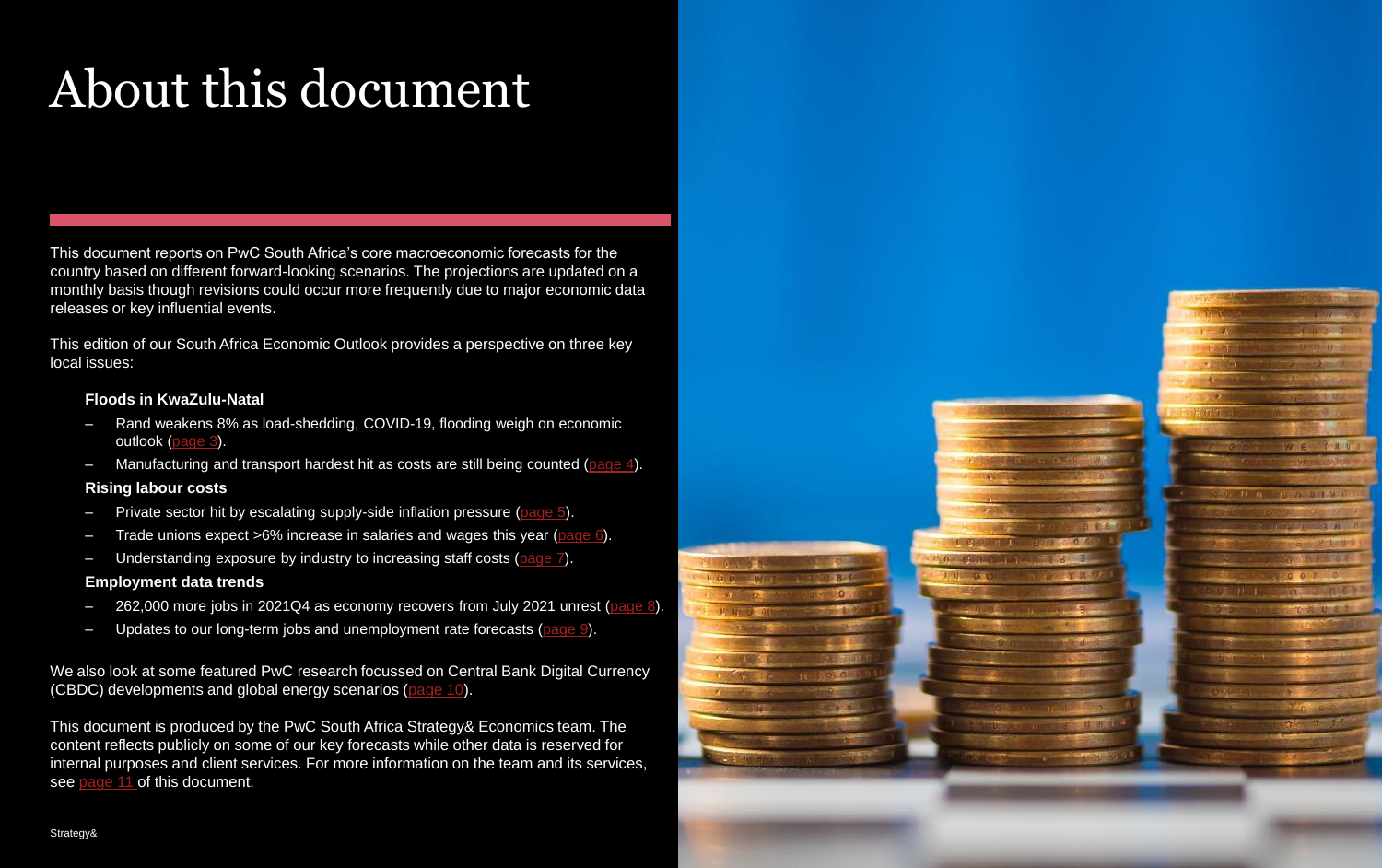## <span id="page-2-0"></span>Floods in KwaZulu-Natal: Rand weakens 8% as loadshedding, COVID-19, flooding weigh on economic outlook.

## **President Ramaphosa declares national state of disaster following deluge across KwaZulu-Natal.**

The rand was recently the worst performing major currency in the world. The volatile South African currency lost 8.5% of its value against the US dollar in the two weeks ending April 26 due largely to a combination of local factors, including 1) the return of Stage 4 load-shedding due to record unplanned breakdowns, 2) the COVID-19 test positivity rate hitting a three-month high, as well as 3) the disruptive effects of flooding in KwaZulu-Natal on economic activity. While the occurrence of load-shedding cannot be forecast with certainty due to the impact of unplanned power station outages on rolling blackouts, it was not surprising that loadshedding had returned in April. Also, while the uptick in the COVID-19 positivity rate and new daily infections could not be pinpointed in advance, we have known for some time that the start to the fifth wave of infections was likely during autumn.

increased risk of flooding in flood-prone areas.<br>Strategy& KwaZulu-Natal has a subtropical climate and experiences high weather variability. However, three out of the last four major floods have occurred in the month of April. The eThekwini Metropolitan Municipality is already feeling the effects of climate change: the area is expected to see rainfall increase up to 100% by the end of the century. Higher water runoff and river flow will lead to an

The severity of precipitation in KwaZulu-Natal was certainly not expected. In many parts of the province, between 200 and 400 mm of rain fell in a 24 hour period during April 11-12. The subsequent flooding resulted in the death of more than 400 people, destruction of 4,000 homes, and the displacement of 40,000. On April 18, President Cyril Ramaphosa declared a national state of disaster, saying that the designation of a provincial state of disaster would be "inadequate to deal with the scale of the emergency and the required reconstruction and rehabilitation measures and responses".

## **eThekwini reports most of its 1,152 formal businesses were impacted by the flooding.**

Data from the Google Community Mobility initiative indicates that on April 13, workplace activity in KwaZulu-Natal was 6% below the pre-pandemic level. In turn, workplace activity across the rest of the country was on average 8% higher — reflecting the negative impact that the flooding had on the province's business activity relative to the rest of South Africa. According to eThekwini mayor Mxolisi Kaunda, the metro has 1,152 businesses located within the region's flood plains (Durban South, Umgeni, Glen Anil and Sea Cow Lake) and "the majority of them were impacted by the flooding".

*Figure 1: eThekwini businesses at risk per industry*

*Source: eThekwini Metropolitan Municipality* 

The disruption to business and consumer activity in the province has a notable impact on the overall South African economy. KwaZulu-Natal is the second largest provincial contributor to the national economy after Gauteng and had 2.4 million employed workers at the end of last year. (See Table 4 on [page 8](#page-7-0) for a breakdown of employment by province.) eThekwini is a large contributor to the KwaZulu-Natal economy, accounting for more than half of the provincial GDP and providing jobs to 1.5 million people. Within this metro lies the Port of Durban: the largest harbour and busiest port in the country, handling 60% of total container traffic to and from South Africa.

*Figure 2: Contribution of the eThekwini economy to national GDP*



## South Africa Economic Outlook April 2022

Manufacturing 38% Wholesale and retail 27% **Community** social and personal services 9% Finance, insurance, and other professional business services 8% Transport, storage and communication 5% Catering, accomodation and other trade 5% Construction 4% Medical services  $2\%$ **Other** 2%





Data from the Google Community Mobility initiative indicates that on April 13, workplace activity in KwaZulu-Natal was 6% below the prepandemic level. In turn, workplace activity across the rest of the country was on average 8% higher.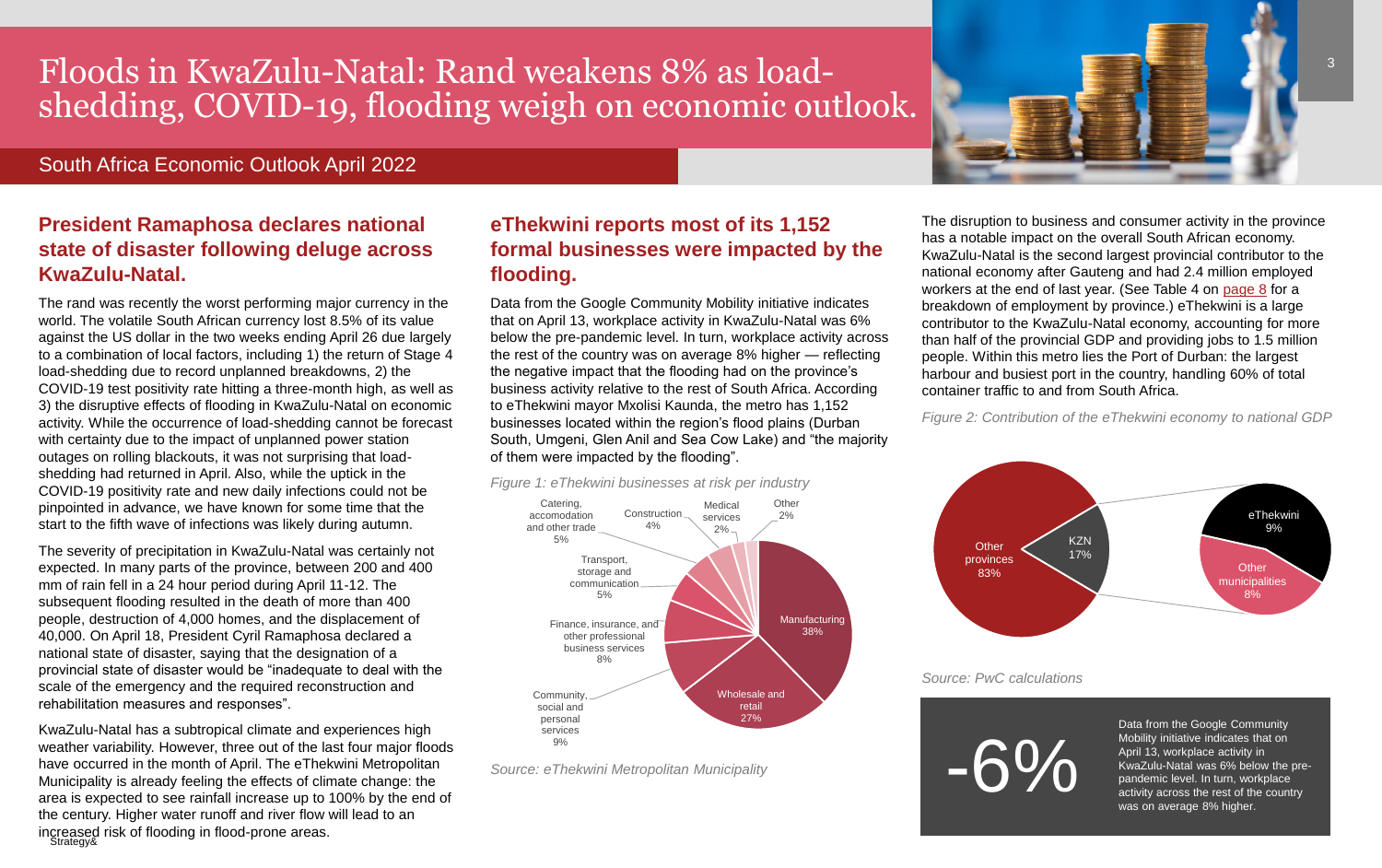<span id="page-3-0"></span>

## **N3 road transport at half the normal volumes as Port of Durban works to clear container backlog.**

After the unrest seen in the province during July 2021, analysts were quick to estimate the size of the impact. Within a week of the unrest ending, the South African Property Owners Association (SAPOA) was able to collect data from its members showing damage to 300 bank and post office sites as well as 1,400 ATMs. There were also 160 shopping malls with severe damage and 100 malls with significant fire damage. (Many retail operations are back to normal: — see [page 8](#page-7-0) for a perspective on labour market developments in 2021Q4 and the jobs recovery in KwaZulu-Natal.) At the time, we estimated that the unrest would reduce national real GDP growth by 0.4% in 2021.

Now the damage is much larger and more widespread, with destruction to both public and private infrastructure. The provincial government currently estimates an infrastructure repair bill of R17bn. Assessing (quantifying) the total damage and cost to repair — and impact on economic activity — will take some more time. What we do know at present about the impact on the economy can be found in local media reporting, including:

– Transport: Transnet estimated that it would take seven weeks to resume operations on its damaged main railway line between Durban and Cato Ridge. Rail operations between Cato Ridge and the north and south coast lines have been halted. The rail, port and pipeline company has amongst the largest areas of property in the region's flood plain. The Road Freight Association reported that, in the immediate aftermath of the flooding, road traffic between Durban and Gauteng was at half the normal rate. The N3 between Durban and Johannesburg is the busiest road in the country for ferrying exports and imports. Public enterprises minister

– Pravin Gordhan commented last week that the Port of Durban had a backlog of up to 9,000 containers that would take more than a week to clear.

- Manufacturing: Toyota (vehicles), Mondi and Sappi (paper), and Pioneer Foods (food products) are amongst the major manufacturers that had to temporarily close operations in mid-April. Manufacturing is the largest economic sector in eThekwini and an important job creator.
- Agriculture: The South African Canegrowers Association reported damage to crops on 2,500 hectares. The association estimates a loss of nearly R200 million in lost produce and towards R30 million in destroyed farming infrastructure at the epicentre of the country's sugar industry.

| Table 1: Time needed for most activity to return to normal |  |  |  |  |
|------------------------------------------------------------|--|--|--|--|
|------------------------------------------------------------|--|--|--|--|

*Source: PwC*

## **Business disruptions will add additional pressure to elevated consumer and producer price inflation.**

Manufacturing and transport combined account for 45% of eThekwini's economy and 30% of the provincial economy. These are the two sectors that will feel the biggest negative impact on activity in the short to medium term. A survey amongst local businesses by the eThekwini Metropolitan Municipality found that the majority of respondents expect to reopen within three months. However, a majority of those surveyed also indicated that they did not have any insurance. According to eThekwini Metropolitan Municipality deputy head for economic development Ajiv Maharaj, some insurers are hesitant to provide cover to businesses in the floodplain areas due to the repeated flooding seen here in recent years. As a result, while all of the respondents to the metro's business survey indicated that they intend to reopen, not all will have the financial means to do so.

Supply disruptions caused by a slowdown in port and road traffic, and the permanent closure of factories and other places of business due to a lack of insurance or other financial support, will disrupt the flow of food and consumer goods within the economy. While there is certainly no concern about national food security at this stage, there will likely be some short-term negative impacts on the supply of food products — and hence higher prices. KwaZulu-Natal is an important producer of agricultural products: data from the Bureau for Food and Agricultural Policy (BFAP) shows that up to a third of the national dairy herd is in the province and that more than 10% of the country's chicken eggs are produced there. The cost of poultry and eggs is already on the rise due to higher international commodity prices (stemming from the Russian invasion of Ukraine) impacting the cost of chicken feed. The Port of Durban is also a major conduit for the import of foodstuffs.



|                           | 0-2 months                                                                              | $3-6$ months $\vert$ >6 months |  |
|---------------------------|-----------------------------------------------------------------------------------------|--------------------------------|--|
| Agriculture               | Lost crops will take another season to be<br>reproduced.                                |                                |  |
| Communication             |                                                                                         |                                |  |
| <b>Financial services</b> |                                                                                         |                                |  |
| Government services       | Many services continue but education in particular<br>will take a long time to recover. |                                |  |
| Infrastructure            | Extensive damage to large public and private<br>infrastructure could take years to fix. |                                |  |
| Manufacturing             | Many factories are operational<br>again; full capacity will take time.                  |                                |  |
| <b>Retail</b>             |                                                                                         |                                |  |
| Tourism                   | Many cancellations are expected<br>for near-term bookings.                              |                                |  |
| Transport                 | Road and port activity to recover<br>first, rail will take longer.                      |                                |  |
|                           |                                                                                         |                                |  |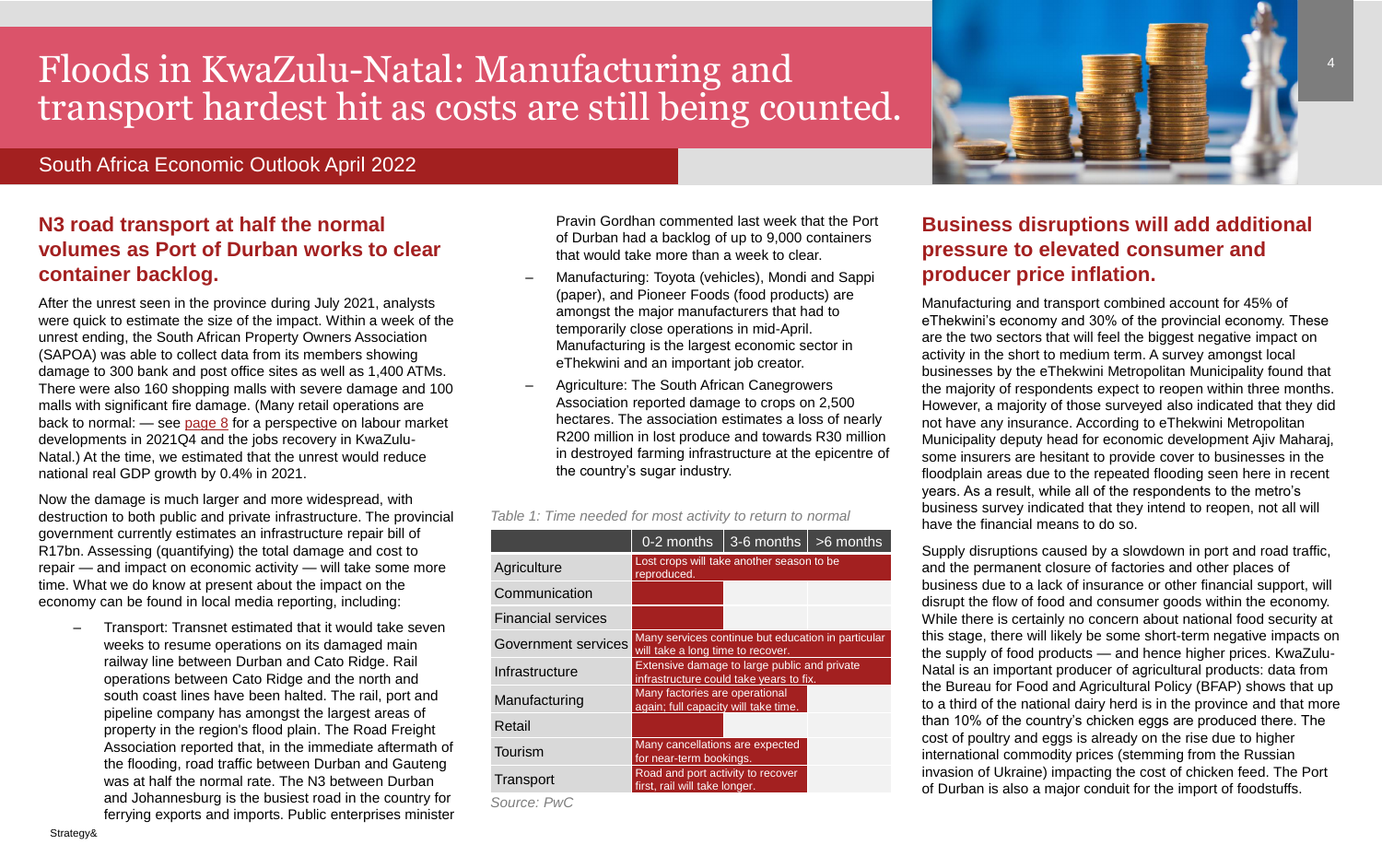## <span id="page-4-0"></span>Rising labour costs: Private sector hit by escalating supply-side inflation pressure.

## **Shortages of input materials and 'soaring input costs' disrupted local business activity during March.**

The latest edition of the S&P Global South Africa PMI reported that local private sector production levels declined in March already — even before the flooding in KwaZulu-Natal. The PMI, a survey of purchasing managers at around 400 local private sector companies, showed that shortages of input materials and 'soaring input costs' disrupted business activity. Survey respondents noted a decline in availability of Chinese inputs due to new lockdowns in the country's key industrial areas. Shanghai — a global financial hub and China's largest city with 25 million residents - was placed under lockdown during the last week of March as Beijing continued to implement its zero-COVID-19 policy. The disruption in supply of commodities and goods from Ukraine and Russia since February, and now also from China, resulted in a lengthening of local input lead times during March. This, in turn, translated into weaker private sector output levels and an increase in order backlogs.

another 0.75 percentage points this year.<br>Strategy& Unsurprisingly, given the ongoing disruptions to global supply chains, the PMI indicator measuring the local outlook for activity over the coming 12 months worsened significantly during March versus February. This deteriorated year-ahead perspective, combined with recent load-shedding trends and the adverse impact of flooding in KwaZulu-Natal, has weakened our overall economic outlook for the country. We now expect local economic growth to slow from 4.9% last year to 1.8% in 2022 under our baseline scenario. Slower growth will be accompanied by higher inflation and a new record-high unemployment rate of 35.6%. (See [page 9](#page-8-0) for our long-term employment forecasts.) Despite this deteriorated growth and employment situation, the South African Reserve Bank (SARB) is unlikely to slow its planned upward trajectory in interest rates: we expect the repo rate to increase by

*Source: PwC*

## **Producer price inflation continues higher as commodity prices increase pressures input costs.**

"Inflationary pressures were at the forefront of the South Africa PMI survey data in March," noted the latest S&P Global report. The PMI's index for business costs increased at the quickest rate in nearly six years due to a spike in some international commodity prices linked to the Russian invasion of Ukraine. Higher fuel prices (see [page 6\)](#page-5-0) were a key driver of higher input costs. Regarding the manufacturing sector, the purchasing price indicator of the Absa PMI March 2022 surged last month — like many of its international counterparts — to the highest level since the local survey started in 1999. This was due to a combination of significantly higher fuel, food and other raw material prices impacting production input costs.

| Table 2: Macroeconomic forecasts |        |       |       |                |
|----------------------------------|--------|-------|-------|----------------|
| <b>Baseline</b>                  | 2020   | 2021  | 2022f | 2023f          |
| Consumer price inflation (%)     | 3.3    | 4.6   | 5.4   | 4.7            |
| Repo rate (end-of-period)        | 3.50   | 3.75  | 5.00  | 5.75           |
| Real GDP growth (%)              | $-6.4$ | 4.9   | 1.8   | 1.6            |
| Unemployment rate (%)            | 32.5   | 35.3  | 35.6  | 36.0           |
| ZAR/USD                          | 16.46  | 14.78 | 15.30 | 15.80          |
|                                  |        |       |       |                |
| Probability weighted average     | 2020   | 2021  | 2022f |                |
| Consumer price inflation (%)     | 3.3    | 4.6   | 5.4   | 4.8            |
| Repo rate (end-of-period)        | 3.50   | 3.75  | 5.03  | 5.78           |
| Real GDP growth (%)              | $-6.4$ | 4.9   | 2.0   | 1.6            |
| Unemployment rate (%)            | 32.5   | 35.3  | 35.6  | 36.0           |
| ZAR/USD                          | 16.46  | 14.78 | 15.38 | 2023f<br>15.92 |

Even before the disruptions caused by the Russian invasion and local flooding, local production costs were already rising quickly. The producer price index (PPI) for final manufactured goods increased by 10.5% y-o-y in February 2022 (double the rate measured a year earlier) and averaged 10.3% y-o-y over the past four months. This was amongst the highest readings since the introduction of the current PPI a decade ago and also nearly double the ten-year average of 5.5% per annum. This underscores the significant supply-side pressure on the inflation environment even before the Russian invasion of Ukraine. The PPI for intermediate manufactured goods — measuring the cost of factory goods like textiles, chemicals and fabricated metals used as production inputs elsewhere — increased by 19.3% y-o-y in February. The S&P Global report noted that private sector companies largely passed on March's increased production costs to their consumers. Unsurprisingly, local firms also observed that clients were reducing their demand due to concerns over rising living costs.

*Figure 3: Producer price inflation (%)*

*Source: Stats SA*



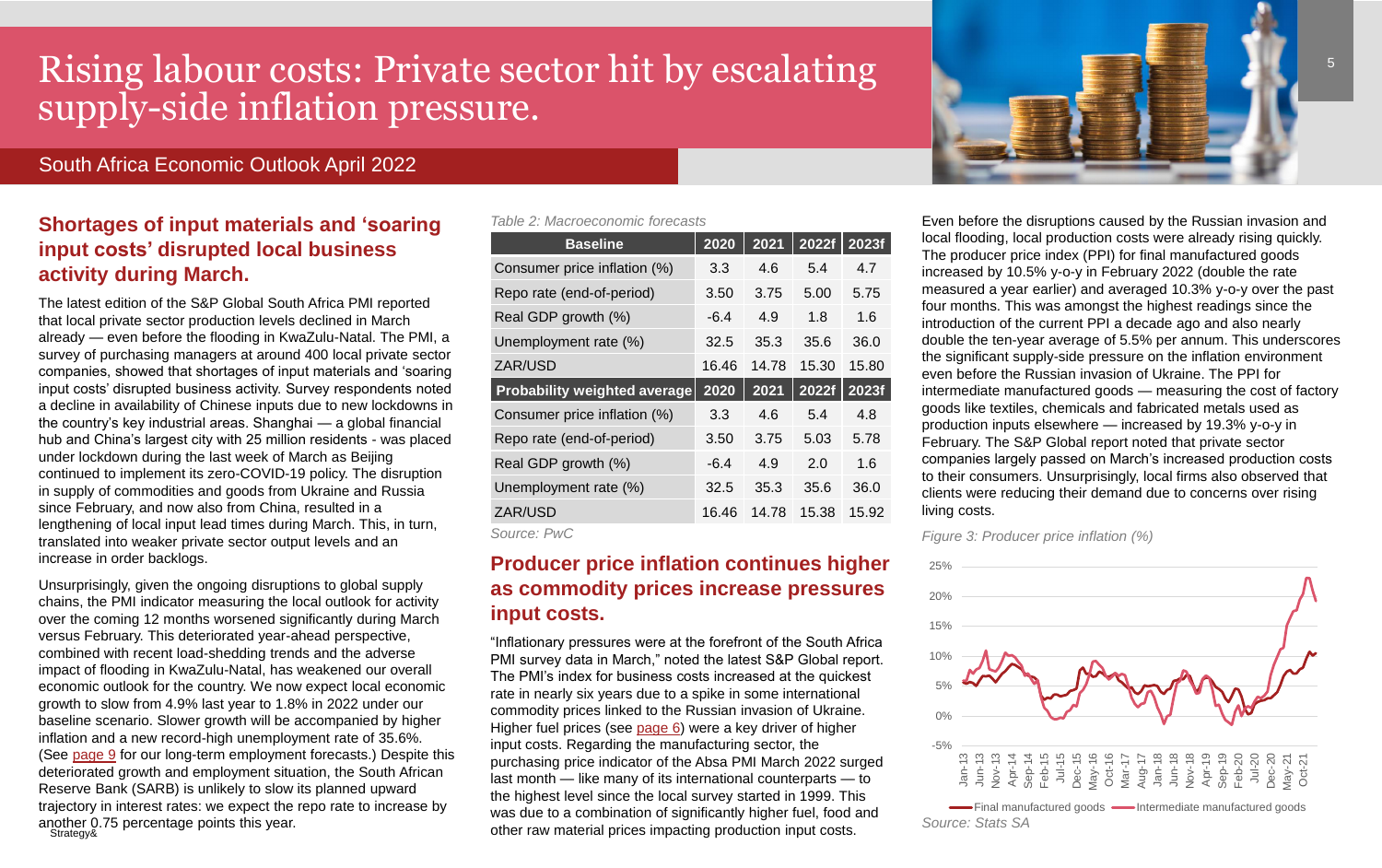## <span id="page-5-0"></span>Rising labour costs: Trade unions expect >6% increase in salaries and wages this year.

## **Fuel price relief measures will put R10bn back into motorists' pockets – but this is only temporary.**

Consumer price inflation has been elevated since late last year. A combination of base effects and higher commodity prices pushed headline inflation towards the top end of the central bank's 3%-6% target range from December 2021 to the present. Headline inflation was most recently measured at 5.9% in March from a reading of 5.7% y-o-y in the preceding two months. This included a 7.2% m-o-m and 33.2% y-o-y increase in fuel prices during March. The main driver of this was an increase in international fuel prices, with Brent crude oil prices reaching near \$100/barrel at the end of February as the Russian invasion of Ukraine ruffled commodity markets. It is important to note that March's inflation data was surveyed early in the month. As such, this data does not yet reflect a significant impact on consumer prices from the global supply disruptions caused by the Russian invasion of Ukraine.



[The March 2022 edition of this report](https://www.pwc.co.za/en/assets/pdf/economic-outlook/economic-outlook-responding-to-higher-inflation-rising-interest-rates.pdf) looked at the potential impact of higher commodity prices (specifically food and energy) on local producer and consumer price inflation. Trade unions' elevated wage and salary expectations add an additional element of cost pressure for South African companies. The local labour movement is powerful in its ability to shape remuneration trends due to the country's high rate of unionisation. According to the International Labour Organisation (ILO), South Africa ranks 26 out of 104 countries for union membership with a trade union density rate of 28% in 2016 (latest available comparative data). This is notably higher than an average of 22% amongst the 104 economies recorded by the ILO. Due to this high density rate in South Africa, the flexibility of wage determination is constrained. The World Economic Forum (WEF) Global Competitiveness Report 2019 ranked South Africa a lowly 134<sup>th</sup> out of 141 countries for wage determination flexibility while cooperation in labour-employer relations is ranked an even-worse 139<sup>th</sup>.

On April 6, the petrol price increased by R0.36/litre. This was a much smaller adjustment than was feared for much of the preceding month; after all, Brent climbed to \$130/barrel in the second week of March. However, finance minister Enoch Godongwana announced in

March a temporary reduction of R1.50/litre in the fuel levy included in the basic fuel price. This reduction will be implemented for the period of April 6 to May 31. This temporary relief comes after an announcement in February that there would be no annual adjustments to the general fuel levy or the Road Accident Fund (RAF) levy from April. [Our tax experts h](https://www.pwc.co.za/en/publications/tax-alert.html)ave estimated that these relief measures would reduce fuel costs by at least R10bn over the coming year — and put this money back in drivers' pockets.

## **Higher overall inflation is increasing trade unions' salary and wage expectations.**

As a result, trade unions' expectations of salary and wage increases are highly influential in remuneration agreements. Amidst a low-inflation environment and moderate inflation expectations amongst unions during the first half of last year, the average wage settlement rate in collective bargaining agreements decreased from 6.3% in 2020 to 4.4% in 2021. This decline also impacted on expectations for 2022. The Bureau for Economic Research (BER) Survey of Inflation Expectations shows that in 2021H1, trade unions were expecting salary and wage inflation of less than 4.0% during 2022. Understandably, with the inflation environment deteriorating as 2021 progressed, labour representatives increased their expectations. Data from the SARB shows that nominal remuneration per worker in the formal non-agricultural sector increased by 3.6% y-o-y in the first quarter of last year but swelled by 10.1% y-o-y in 2021Q2 and 9.1% y-o-y in 2021Q3. In the private sector, nominal remuneration increased by an average of 12.3% y-o-y during the second and third quarters.

Admittedly, there were some strong base effects due to the labour market developments associated with the 2020 recession and COVID-19 lockdowns. Nonetheless, this catapulted recent remuneration growth into double-digit territory, and concomitantly lifted expectations as well. Following this acceleration in wage and salary growth during the second and third quarters of 2021, the latest BER research shows that unions now expect salary and wage inflation of 6.1% this year and 6.3% in 2023. These numbers could increase further with the next quarterly inflation expectations survey: the latest (2022Q1) poll was conducted during February 12-24, which would exclude the impact of commodity market developments following the Russian invasion of Ukraine that commenced on February 24.

*Figure 4: Trade union expectations of salary and wage increases (%) during 2022*

*Source: BER surveys*





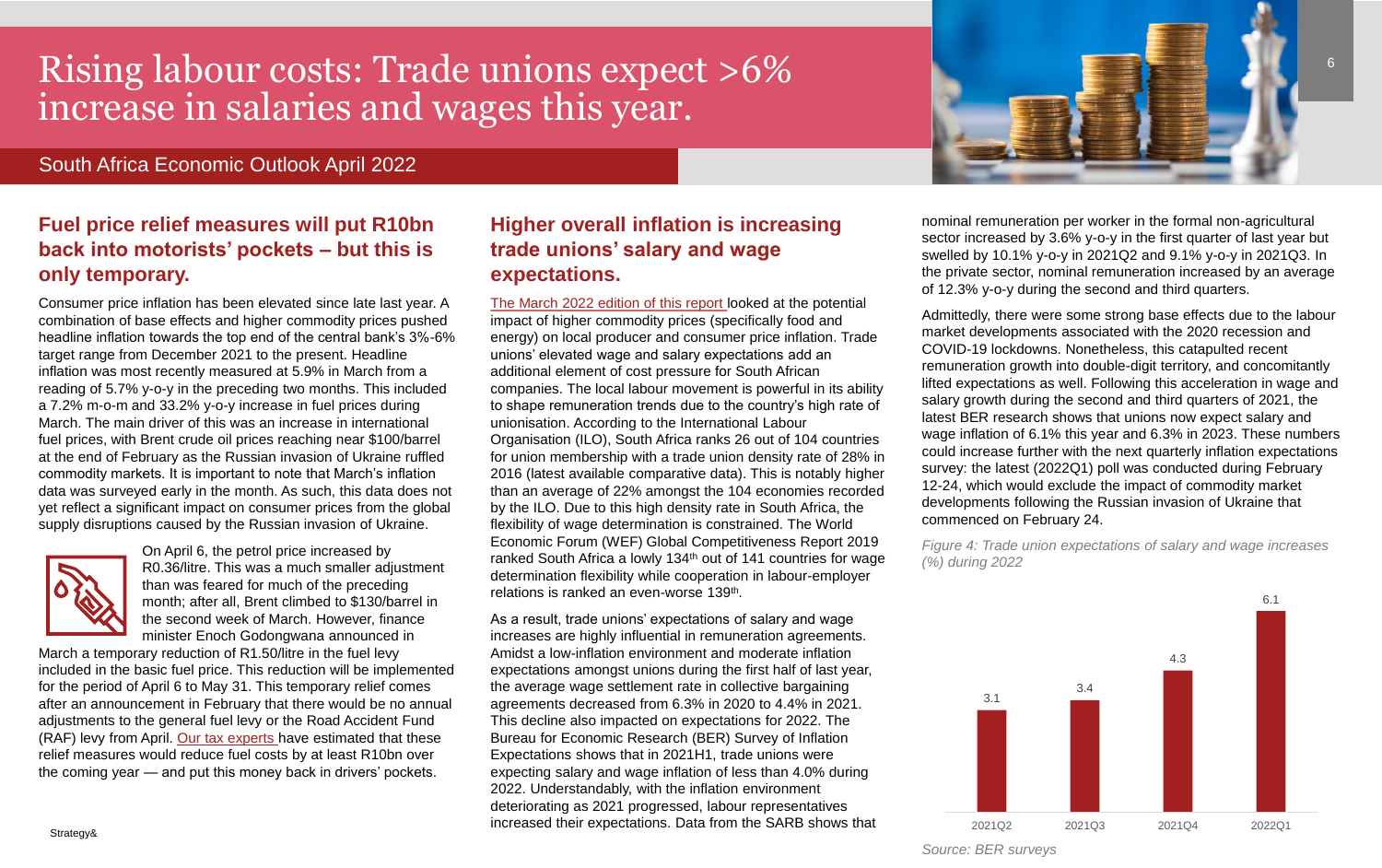

## <span id="page-6-0"></span>Rising labour costs: Understanding exposure by industry to increasing staff costs.



## South Africa Economic Outlook April 2022

[The March 2022 edition of this report l](https://www.pwc.co.za/en/assets/pdf/economic-outlook/economic-outlook-responding-to-higher-inflation-rising-interest-rates.pdf)ooked at upward pressure on commodity prices and the adverse impact that this will have on industries during 2022. Due to varying production cost breakdowns, individual industries will be impacted differently. Nonetheless, these varying impacts will contribute to a general increase in consumer price inflation this year compared to 2021.

As such, South African companies will need to make upward adjustments to salaries and wages. Again, due to varying production cost breakdowns, individual industries will be impacted differently by higher remuneration requirements. For example, cereal production and the processing of these crops into food products has a low labour cost component due to high

levels of mechanisation. In turn, the labour-intensive nature of poultry and fish production has a high and very high exposure, respectively, to an escalation in salaries and wages.

| <b>Sector</b>                                        | <b>Impact</b> | <b>Sector</b>                                                    | <b>Impact</b> |
|------------------------------------------------------|---------------|------------------------------------------------------------------|---------------|
| <b>Citrus Fruit</b>                                  | Moderate      | <b>Publishing and Printing</b>                                   | Very high     |
| <b>Deciduous Fruit</b>                               | High          | <b>Chemicals &amp; Chemical Products (incl Plastic Products)</b> | Moderate      |
| <b>Subtropical Fruit</b>                             | Very high     | <b>Rubber Products</b>                                           | High          |
| Vegetable                                            | <b>High</b>   | <b>Non-Metallic Mineral Products</b>                             | High          |
| Livestock                                            | Moderate      | <b>Basic Metal Products</b>                                      | Moderate      |
| Game                                                 | Moderate      | <b>Structural Metal Products</b>                                 | Moderate      |
| Dairy                                                | Moderate      | <b>Other Fabricated Metal Products</b>                           | Very high     |
| <b>Forestry</b>                                      | Moderate      | Machinery & Equipment                                            | Very high     |
| Fishing                                              | Very high     | <b>Electrical Machinery &amp; Apparatus</b>                      | Very high     |
| Cereal and Crop                                      | Low           | Communication, Medical and other Electronic Equipment            | <b>High</b>   |
| Poultry                                              | High          | Manufacturing of Transport Equipment                             | Moderate      |
| <b>Other Agriculture</b>                             | High          | Other Manufacturing & Recycling                                  | Moderate      |
| Gold                                                 | Very high     | Electricity                                                      | <b>High</b>   |
| Coal and lignite                                     | High          | Water                                                            | Very high     |
| <b>Other Mining</b>                                  | Very high     | <b>Building &amp; Construction</b>                               | Very high     |
| Meat, Fish, Fruit, Vegetables, Oils and Fat Products | Low           | Trade                                                            | Very high     |
| Dairy products                                       | Moderate      | Accommodation                                                    | Very high     |
| Grain Mill, Bakery and Animal Feed Products          | Moderate      | Transport                                                        | Very high     |
| Other food products                                  | High          | Communication                                                    | Moderate      |
| Beverages and tobacco products                       | High          | <b>Finance &amp; Insurance</b>                                   | Very high     |
| Textiles, Clothing, Leather Products and Footwear    | High          | <b>Real Estate</b>                                               | <b>High</b>   |
| Wood and Wood Products                               | <b>High</b>   | <b>Business Services</b>                                         | Very high     |
| Furniture                                            | <b>High</b>   | <b>Community, Social and Personal Services</b>                   | Very high     |
| Paper and Paper Products                             | <b>High</b>   |                                                                  |               |

*Table 3: Estimated impact of increased labour costs*

*Source: PwC*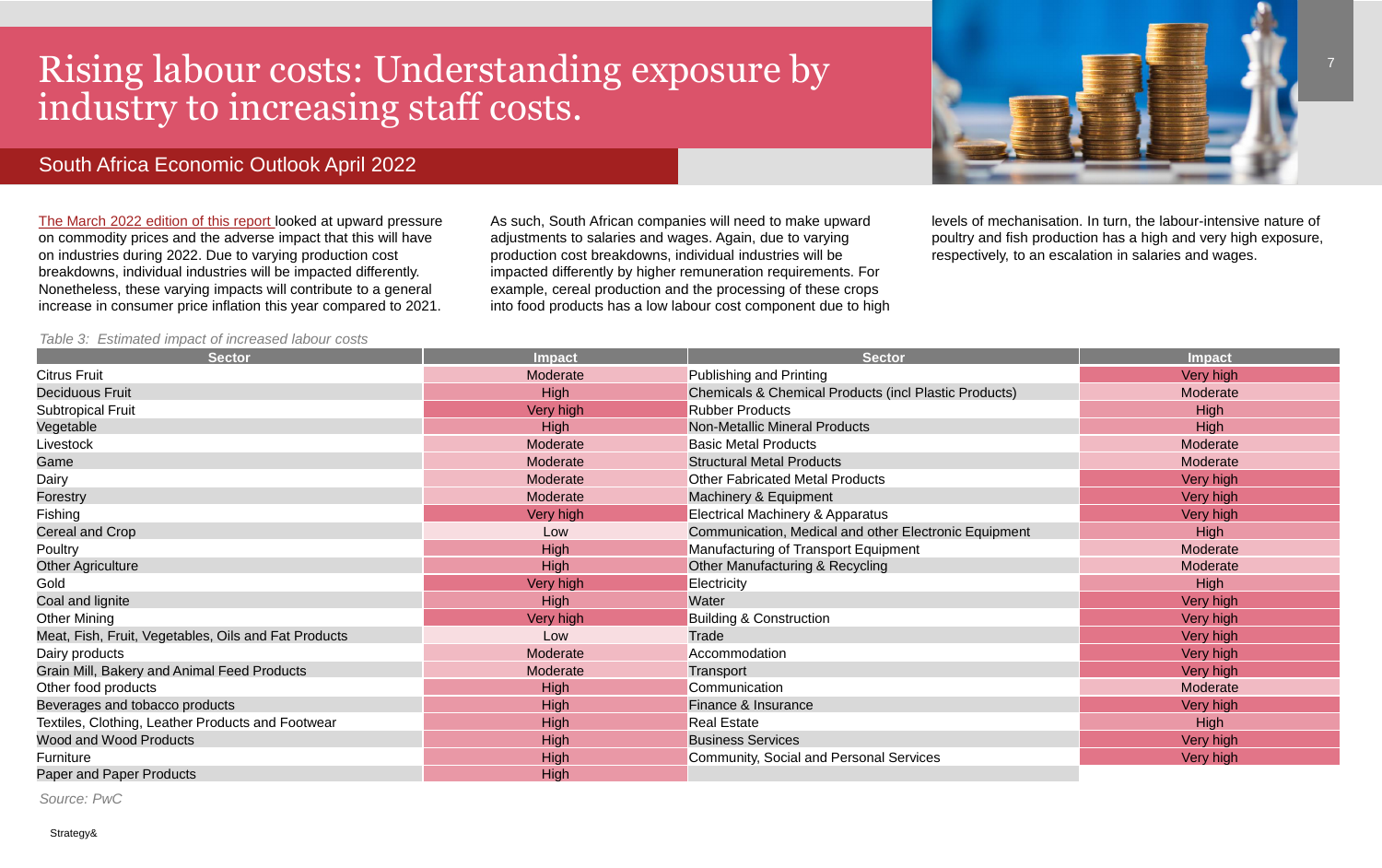Strategy&

## <span id="page-7-0"></span>Employment data trends: 262,000 more jobs in 2021Q4 as economy recovers from July 2021 unrest.

## **South Africa has retained its position as having the highest unemployment rate in the world – 35.3% in 2021Q4.**

South Africa has retained its position as having the highest unemployment rate in the world. The narrowly defined unemployment rate increased from 34.9% of the labour force in 2021Q3 to 35.3% in the final quarter of last year. This put the country ahead of Angola (32.9%), Bosnia and Herzegovina (31.0%) and Kosovo (25.8%). When including discouraged workers, South Africa's expanded unemployment rate reached 46.2% at the end of 2021. Local employment peaked at 16.5 million in 2018Q4 after 358,000 jobs were created during the year. In the following three years, the South African economy lost a net two million jobs. The 14.5 million jobs recorded at the end of 2021 were at the same level as seen a decade earlier.

*Figure 5: Year-end employment trends*

## **Sales and services jobs in the trade sector recover as unrest-damaged enterprises reopen.**

On a positive note, after employment declined by 742,000 during the first three quarters of 2021, South Africa created a net 262,000 jobs in 2021Q4. Almost all of these were in the formal non-agricultural sector and within private households. Private households (+129,000 jobs from the previous quarter) and trade (+118,000) sectors made the biggest contribution to this net increase, while manufacturing, utilities, transport and construction lost jobs.

From an occupation perspective, domestic (+93,000 jobs), elementary (+96,000), and sales and services (+167,000) jobs increased the most in 2021Q4 compared to the preceding quarter. The increase in sales and services jobs was the key driver behind the increase in trade jobs - this industry encompasses wholesale and retail trade, hospitality, and other customer-facing services sectors. The country lost 173,000 sales and services jobs during the third quarter of last year as the unrest seen in KwaZulu Natal during July 2021 resulted in the closure (either temporarily or permanently) of thousands of retail operations in the province.



It appears that a substantial number of sales and services jobs in the trade sector were recouped by 2021Q4 as many of these enterprises reopened. Admittedly, some of the fourth quarter gains would also have been the usual seasonal increase in trade jobs over the holiday period. Unsurprisingly, with the reopening of stores following the July 2021 unrest, KwaZulu-Natal (+126,000) registered the biggest increase in provincial employment during the fourth quarter. However, the province's employment outlook for 2022 is overshadowed by the negative impact of flooding in April in business activity and infrastructure. Admittedly, it is still too early to estimate the temporary and permanent impact of the flooding on the jobs market.

| Private households |
|--------------------|
| <b>Trade</b>       |
| Community and so   |
| Agriculture        |
| Mining             |
| Finance            |
| Transport          |
| Utilities          |
| Construction       |
| Manufacturing      |
|                    |

#### *Table 4: Change in employment 2021Q4*

*Source: Stats SA*



## South Africa Economic Outlook April 2022

#### **Sales and services 2,316 167 -160**

| Elementary            |
|-----------------------|
| Domestic worker       |
| Technician            |
| Plant and machine     |
| Skilled agriculture   |
| Craft and related tra |
| Professional          |
| Cl≙rk                 |

|                               | <b>Total jobs</b><br>2021Q4 | Change q-o-q   | Change y-o-y |  |  |
|-------------------------------|-----------------------------|----------------|--------------|--|--|
|                               | <b>Industry</b>             |                |              |  |  |
| Private households            | 1,258                       | 129            | 62           |  |  |
| <b>Trade</b>                  | 2,896                       | 118            | $-168$       |  |  |
| Community and social services | 3,264                       | 73             | $-286$       |  |  |
| Agriculture                   | 868                         | 38             | 57           |  |  |
| Mining                        | 370                         | 25             | $-14$        |  |  |
| Finance                       | 2,404                       | 18             | 93           |  |  |
| Transport                     | 951                         | $-13$          | 8            |  |  |
| <b>Utilities</b>              | 82                          | $-14$          | $-18$        |  |  |
| Construction                  | 1,133                       | $-25$          | $-33$        |  |  |
| Manufacturing                 | 1,316                       | $-85$          | $-174$       |  |  |
|                               | <b>Occupation</b>           |                |              |  |  |
| <b>Sales and services</b>     | 2,316                       | 167            | $-160$       |  |  |
| Elementary                    | 3,630                       | 96             | 237          |  |  |
| Domestic worker               | 949                         | 93             | 52           |  |  |
| Technician                    | 1,265                       | 30             | $-87$        |  |  |
| Plant and machine operator    | 1,236                       | 16             | $-22$        |  |  |
| Skilled agriculture           | 68                          | $\overline{4}$ | $-18$        |  |  |
| Craft and related trade       | 1,519                       | -6             | $-141$       |  |  |
| Professional                  | 933                         | $-13$          | $-19$        |  |  |
| <b>Clerk</b>                  | 1,371                       | $-40$          | $-208$       |  |  |
| <b>Province</b>               |                             |                |              |  |  |
| <b>KwaZulu-Natal</b>          | 2,424                       | 126            | $-31$        |  |  |
| Gauteng                       | 4,524                       | 76             | $-46$        |  |  |
| Limpopo                       | 1,184                       | 39             | $-96$        |  |  |
| Western Cape                  | 2,263                       | 37             | $-75$        |  |  |
| <b>Eastern Cape</b>           | 1,247                       | 31             | 12           |  |  |
| <b>Free State</b>             | 727                         | 8              | $-18$        |  |  |
| North West                    | 858                         | $\overline{7}$ | $-86$        |  |  |
| Northern Cape                 | 264                         | $-11$          | $-43$        |  |  |
| Mpumalanga                    | 1,052                       | $-51$          | $-96$        |  |  |

#### **KwaZulu-Natal 2,424 126 -31**

| Gauteng       |
|---------------|
| Limpopo       |
| Western Cape  |
| Eastern Cape  |
| Free State    |
| North West    |
| Northern Cape |
| Mpumalanga    |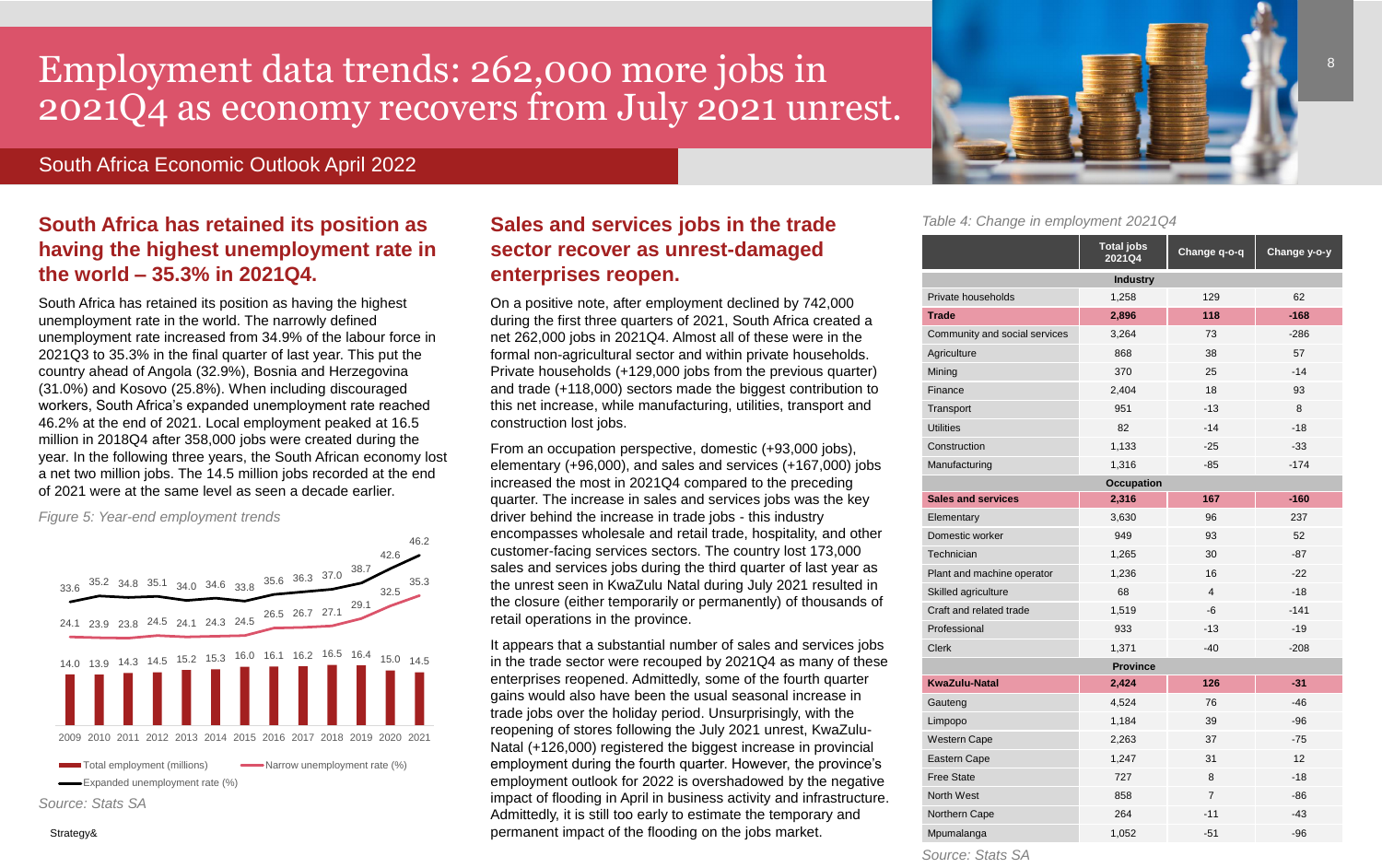Strategy&

## <span id="page-8-0"></span>Employment data trends: Updates to our long-term jobs and unemployment rate forecasts.

## **Our upside scenario falls short of the 4.0% real GDP growth needed to bring the unemployment rate back to 30%.**

Our current macroeconomic outlook sees real GDP growth moderating to a new long-term average of around 1.5% from 2024 onwards. Based on our statistical analysis of the relationship between economic and employment growth, this growth pace could create nearly two million jobs by 2030. However, at the same time, the country's labour force will continue growing as more people enter the labour market after finishing secondary and tertiary education. Under our baseline scenario, the new jobs created towards the end of the decade will not be enough to absorb all of these new (unemployed) workers. As a result, with current trends in mind, we expect the narrowly defined unemployment rate to increase to 39.3% by

- improving the electricity situation
- ensuring that South Africa has the correct skills base to address the needs of the labour market
- increasing private sector investment.

*Figure 6: Employment (million workers) scenarios*

*Source: PwC*

2030 from 35.3% at the end of last year. It is likely that, under this baseline scenario, South Africa will remain in the top (worst) spot globally on both the total as well as youth unemployment rate tables for the foreseeable future.

The solutions to South Africa's unemployment conundrum are not easy - but the time is now to act. We need to choose the areas that will have the biggest impact on GDP and jobs growth and where big change is possible without necessarily needing big financial commitments. As analysed in the February 2022 edition of this report, the big-ticket actionable items are:

17.5 17.0 16.9 16.5 16.3 16.0 15.5 15.3 15.0 14.5 14.0 2022 2023 2024 2025 2026 2021 Upside scenario **-** Baseline scenario **-** Downside scenario

We estimate that, under a reform-focussed scenario, these changes could lift South Africa's potential long-term economic growth rate from the current 1.5% p.a. to above 4.0% p.a. over the next decade. At a growth rate of 4.0% p.a. during 2025- 2030, the country's unemployment rate could again fall below the 30% level before the end of the current decade. Now is the time for such a reform-focussed agenda to take shape: President Ramaphosa is currently working on a social compact with business, labour, government and social partners to kickstart the economy. However, we are not very optimistic that the full suite of necessary reforms will materialise — even if the compact includes the necessary changes, implementation is always an Achilles heel. As such, our upside scenario (accounting for at least some reforms) expects real GDP growth of 2.0% p.a. over the medium to long term. This will see the unemployment rate close the decade at 36.9%; even under our upside scenario, joblessness will continue rising.

At present, escalating joblessness is combining with elevated consumer price inflation to heighten social stability risks. Both unemployment and inflation are higher at present compared to the levels seen during the July 2021 unrest. Furthermore, research by the BER shows that consumer expectations in 2022Q1 for their household finances were more positive compared to their outlook for the economy. This mismatch between expected financial conditions and the ability of the economy to deliver on these expectations contributed to last year's unrest. When considering all of these factors, as well as the upwards momentum in trade unions' salary and wage expectations for 2022, there is enough reason to be concerned about social stability in South Africa. The eventual introduction of a basic income grant (or similar cash transfer tool) could come too late to quell these social pressures.

*Figure 7: Unemployment rate (% of labour force) scenarios*



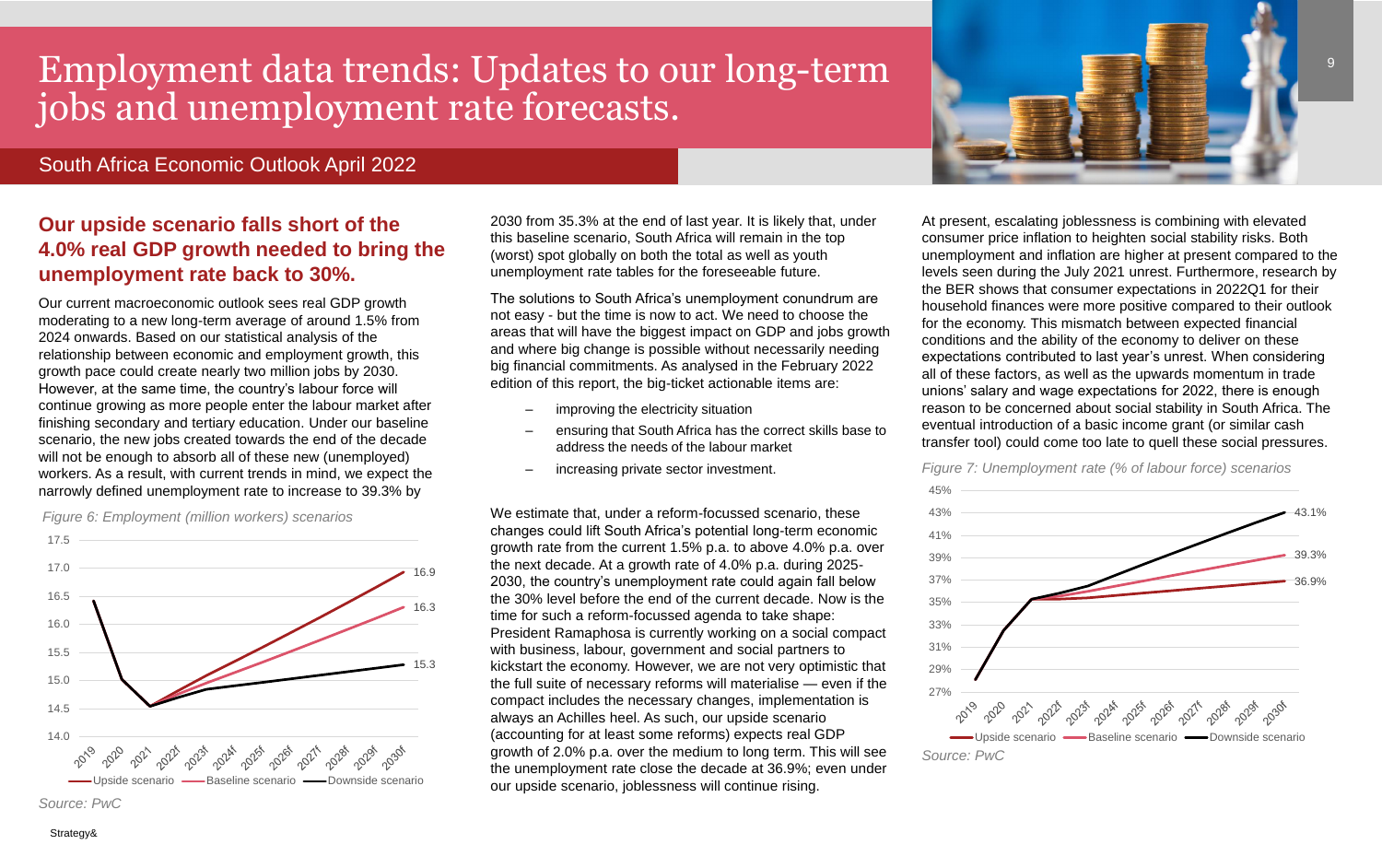<span id="page-9-0"></span>

PwC research has found that more than 80% of central banks are considering launching a Central Bank Digital Currency (CBDC) or have already done so. CBDCs are a form of digital money, denominated in the national currency of account, and are a direct liability of the central bank. Legal digital-tender is currently in use in The Bahamas and Nigeria with Jamaica and the Eastern Caribbean expected to follow soon.

Elsewhere, the People's Bank of China is conducting large-scale public trials in selected cities and the e-CNY was one of only three payment methods accepted at the venue during the 2022 Winter Olympics. In February 2022, India's finance minister pledged to have a virtual version of the rupee later this year and, the following month, the Philippines announced its own pilot implementation. The US has placed 'the highest urgency' on research and development efforts into the potential design and deployment of a US CBDC. In turn, the European Commission plans to propose a bill for a digital euro in early 2023.

#### [PwC's Global CBDC Index and Stablecoin Overview 2022](https://www.pwc.co.uk/industries/financial-services/insights/global-cbdc-index-and-stablecoin-overview-2022.html)

evaluated South Africa's progress with its CBDC launch, ranking the country 6th out of 25 countries on its wholesale index. Wholesale CBDCs are for use by regulated financial institutions for the settlement of interbank transfers and related wholesale

transactions. Saudi Arabia (ranked 11th in 2021) and Switzerland (12th in 2021) entered the wholesale top 10 in our 2022 publication. In turn, the UK exited the top 10 after the Bank of England said in November last year there is no need for a wholesale CBDC in the UK given the presence of the territory's Real-Time Gross Settlement (RTGS) system.

Over the years, South Africa has undertaken domestic research and exploration projects on CBDCs. Project Khokha Phase 1 commenced in 2017 with a team consisting of seven banking industry participants with the support of ConsenSys (a technical service provider) and PwC. The project delivered a realistic test of a Distributed Ledger Technology (DLT)-based wholesale payments system. The results showed that the typical daily volume of the South African payments system could be processed in less than two hours with full confidentiality of transactions and settlement finality. In 2021, the Intergovernmental Fintech Working Group launched Project Khokha Phase 2 to explore the impact of DLT on trading, clearing and settlement in a limited proof-of-concept (PoC) environment. The SARB released a report on the results during early-April.

Also in 2021, the South African Reserve Bank (SARB) announced its participation in Project Dunbar, developing prototypes for shared platforms enabling international settlements with digital currencies issued by multiple central banks. During the project, the SARB collaborated with the Reserve Bank of Australia, Central Bank of Malaysia, and the Bank of International Settlements (BIS) Innovation Hub to design and develop a platform facilitating settlements of multiple CBDCs. The project developed prototypes demonstrating how commercial banks can transact directly with each other, using wholesale CBDCs of their respective countries and eliminating the need for intermediaries and reducing the time and cost of cross-border transactions.





The Russian invasion of Ukraine has led to uncertainty around the global economic outlook. At times like these, we recommend our clients use scenario analysis to better understand the economic outlook and to carry out contingency planning based on these outcomes. [PwC UK's](https://www.pwc.co.uk/services/economics/insights/uk-economic-outlook.html) [Economic Outlook April 2022](https://www.pwc.co.uk/services/economics/insights/uk-economic-outlook.html) considered two economic scenarios based on political and military possibilities and how this impacts on oil and gas prices. The 'contained conflict scenario' sees the European Union and North Atlantic Treaty Organisation

(NATO) continue to provide indirect military assistance to Ukraine, and where there is no, or limited, further escalation of the current sanctions imposed on Russia. The less likely 'economic escalation scenario' includes continued indirect military assistance to Ukraine as well as 1) intensified economic sanctions on Russia and 2) the US and European Union substantially reducing (or even stopping) imports of Russian oil and natural gas.

Under the 'contained conflict scenario', current sanctions on Russia remain in place and no further sanctions are imposed. As such, there are no substantial restrictions to the export of Russian oil and natural gas to the rest of the world. In turn, the EU designs and implements a set of economic incentives — such as price controls, subsidies and tax cuts — to reduce dependence on Russian energy imports. Under the 'economic escalation scenario', countries like India, the UAE and Turkey also impose economic sanctions on Russia and its financial system, all Russian banks are cut off from SWIFT, and the country is revoked from the World Trade Organisation (WTO). The US and EU also stop importing Russian oil and the majority of natural gas — with some of this demand satisfied by Saudi Arabia, the US, Qatar, and Azerbaijan.